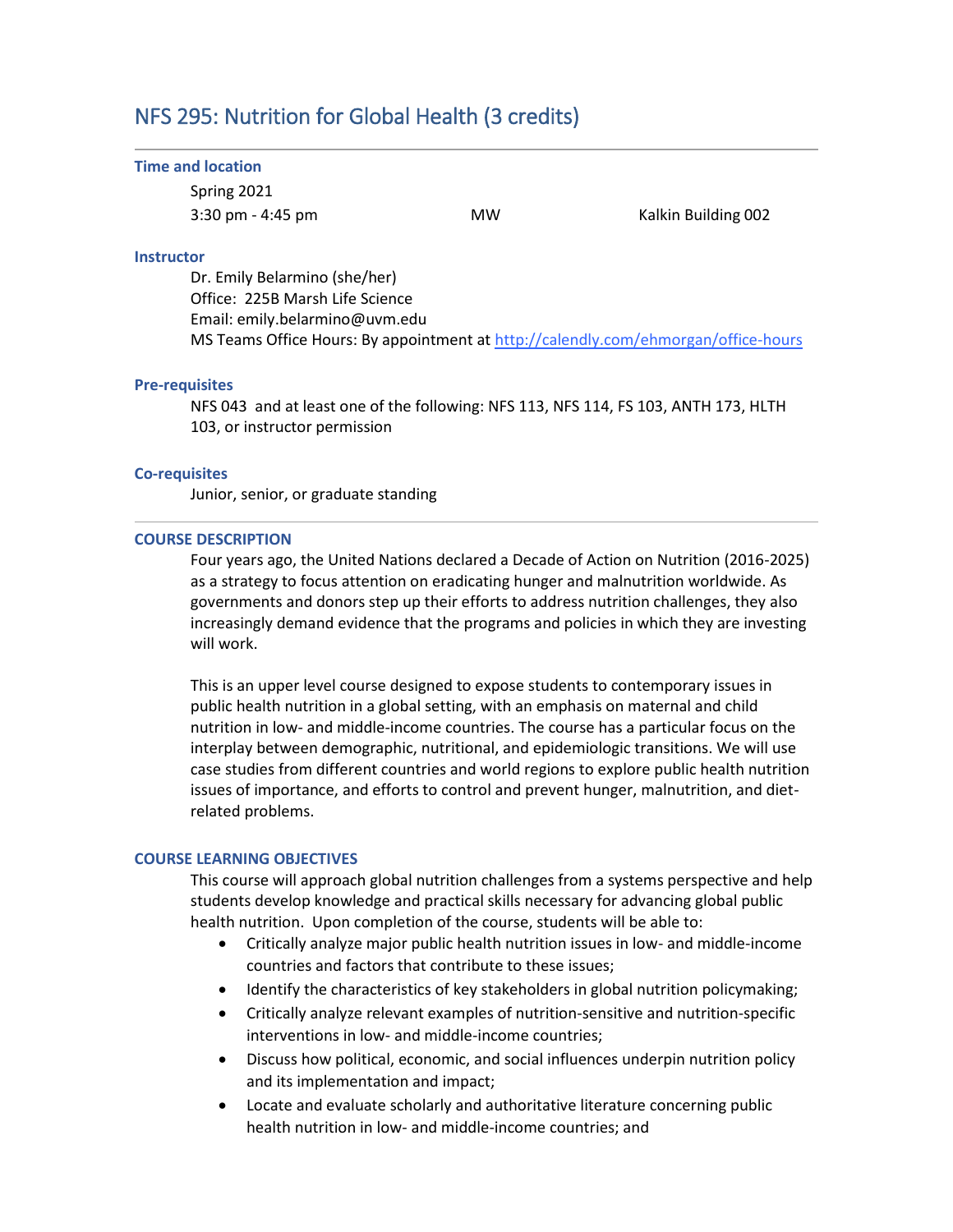Demonstrate through design of an evaluation plan how to assess the impact or value of a global nutrition intervention (i.e. determine "what works") citing apropos scholarly and authoritative sources of evidence.

## **REQUIRED COURSE MATERIALS**

This class will have a course site on Blackboard, which will have the syllabus, required material (or information about how to access required material for no cost or a low cost), and assignments. I will post grades and updates on Blackboard. Students are responsible for the course contents on Blackboard.

# **ATTENDANCE POLICY AND CLASSROOM ENVIRONMENT EXPECTATIONS**

*All students who receive a copy of this syllabus are implicitly agreeing to its terms, and responsible for its contents.*

## **Attendance and participation**

- **I expect professional standards of behavior in the classroom.** Cell phones should be on vibrate or turned off unless I have indicated permissible use for a specific task.
- **I expect regular attendance in class from every student**. Absences and chronic tardiness are not acceptable and will affect your grade. If you have a health issue or personal circumstance that will affect your attendance, please work with the Dean's office or SAS to coordinate accommodations.
- **I expect preparation from every student for every class.** Please read and view all assigned readings and videos before class on their due date. Failure to prepare adequately will affect your grade.
- **I expect participation from every student.** This class is designed to as a highly interactive seminar. Seize the day. I intend to have conversations during class and will call on people during discussions as well.

# **Classroom conduct**

I treat students respectfully and we ask that you do the same. To maximize the learning experience for everyone, please adhere to the following guidelines:

- Arrive on time and stay until the end of class;
- Stay awake and focused throughout class;
- Avoid excessive talking with your neighbors except in the context of a class activity;
- Avoid reading or responding to texts; and
- Limit computer usage to course-related material (which will always exclude Instagram, Facebook, etc.).

These guidelines define "disruption", according to our classroom policies and by the University's code of conduct. Consequences for disruptive behavior (distracting media use, walking in and out of class, side conversations, etc.) will result in the following:

- 1. Verbal warning from Dr. Belarmino.
- 2. Dr. Belarmino will email you and your academic advisor.
- 3. Dr. Belarmino will issue an academic alert to the Dean's office.

# **Communication**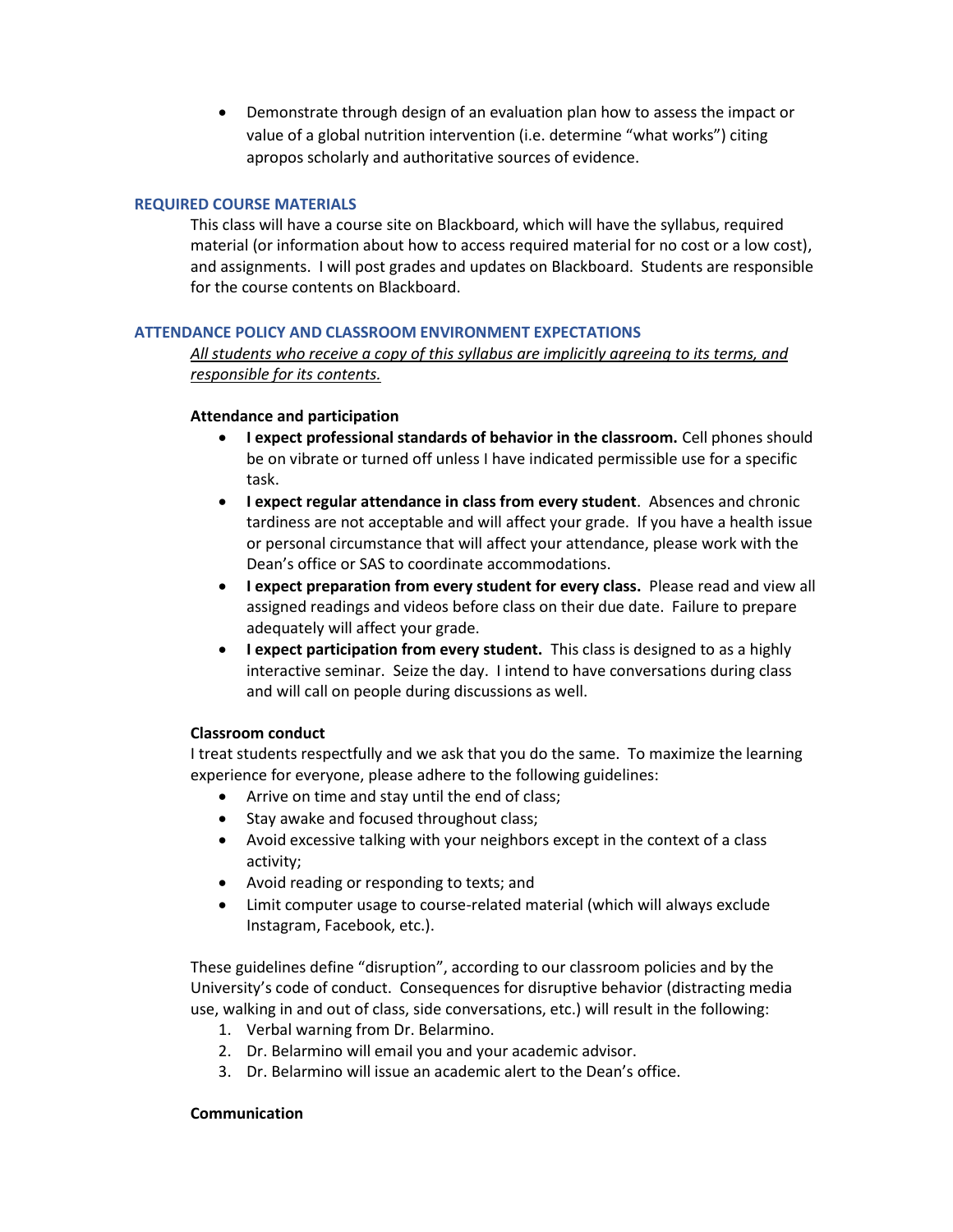I understand that we all have real lives involving illness, death, and other challenges. It is your responsibility to communicate proactively about matters that affect your performance in class, and to seek help for the challenges that you face. If you are going through a personal crisis, please contact your College's Dean's Office to get support in contacting your professors. While I will not waive any course requirements or offer additional extra credit opportunities, I am happy to work with you – but only if you proactively communicate with me.

#### **GRADING CRITERIA/POLICIES AND ASSESSMENTS**

This course is comprised of five types of assessments:

# **Citizenship 10%**

This assessment measures the caliber and regularity of your attendance and participation via in-class and out-of-class activities and responses.

## **Quizzes 40%**

Each quiz is worth 10% of your overall course grade. I will not approve make-ups except in the case of dire emergencies, which can be and are documented, subject to approval. In such a case, the student should contact me within 24 hours of the scheduled exam, unless it is physically impossible to do so, in which case the student should be prepared to document that impossibility.

#### **Paper 30%**

You will write one paper in which you will design an intervention and evaluation plan based on relevant scholarly and authoritative sources of evidence. I will post specific guidance, as well as deadlines for section drafts and the full paper to Blackboard. Graduate students will have additional paper requirements.

## **Presentations 20%**

You will give two formal presentations, each worth 10% of your overall course grade. I will post specific guidance to Blackboard.

## **Extra Credit 1%**

I will offer extra credit points on the quizzes.

**Additional requirements for graduate students:** Graduate students additionally will work with Dr. Belarmino to select, review, and present a peer-reviewed research paper relevant to the class content (assessed as part of citizenship grade), and will write a cover letter for a job posting in global public health nutrition (assessed as part of paper grade). Graduate students will be expected to have at least two one-on-one meetings with Dr. Belarmino to discuss these additional assignments and review their progress.

## **COURSE EVALUATION**

You are expected to complete an evaluation of the course at its conclusion. Evaluations will be anonymous and confidential, and we will use the information gained, including constructive criticisms, to improve the course.

## **STUDENT LEARNING ACCOMMODATIONS**

In keeping with University policy, any student with a documented disability interested in utilizing accommodations should contact SAS, the office of Disability Services on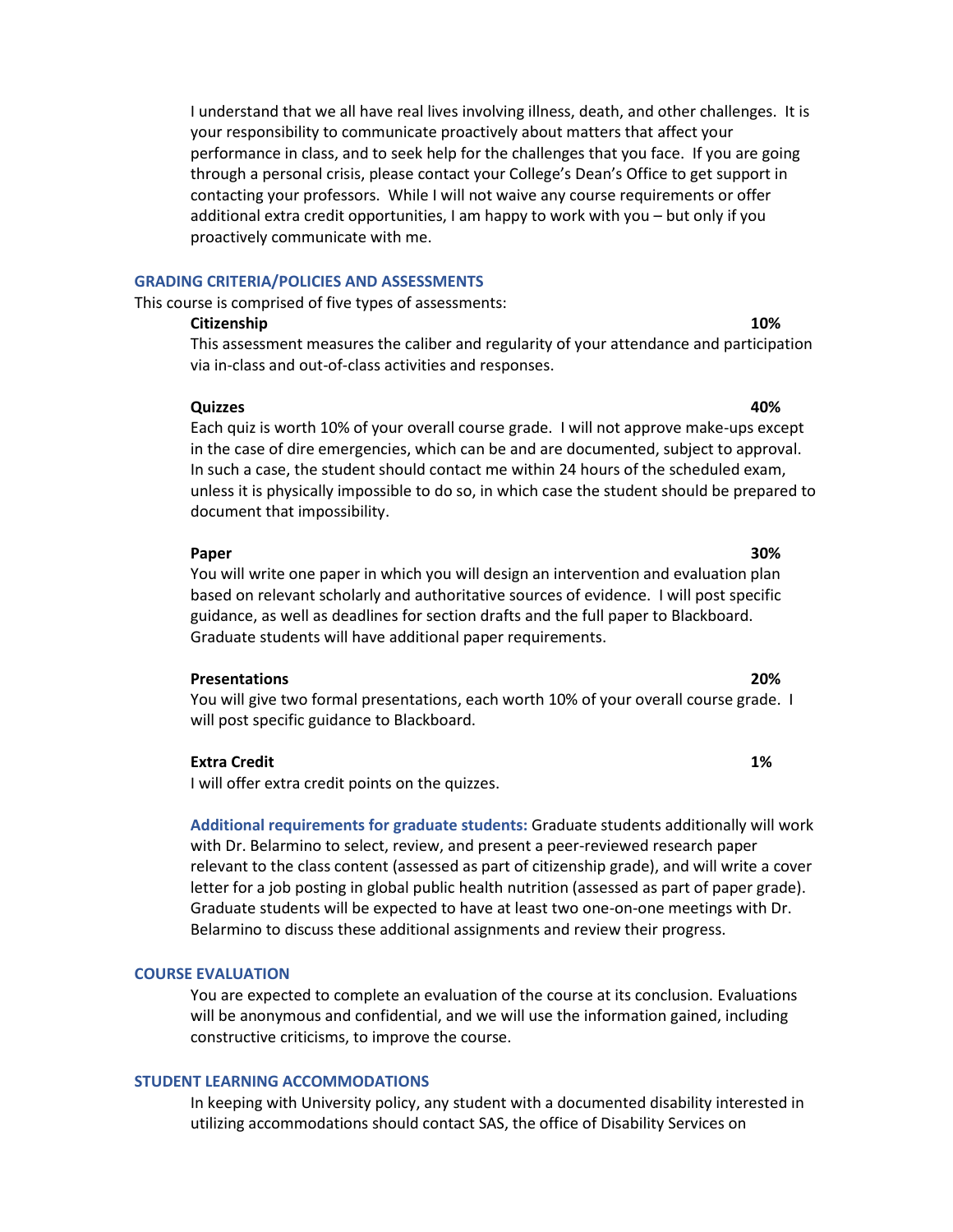campus. SAS works with students and faculty in an interactive process to explore reasonable and appropriate accommodations, which are communicated to faculty in an accommodation letter. All students are strongly encouraged to meet with their faculty to discuss the accommodations they plan to use in each course. A student's accommodation letter lists those accommodations that will not be implemented until the student meets with their faculty to create a plan. Contact SAS: A170 Living/Learning Center; 802-656- 7753; [access@uvm.edu;](mailto:access@uvm.edu) [www.uvm.edu/access](http://www.uvm.edu/access)

## **UVM'S POLICY ON DISABILITY CERTIFICATION AND STUDENT SUPPORT**

<https://www.uvm.edu/policies/student/disability.pdf>

## **RELIGIOUS HOLIDAYS**

Students have the right to practice the religion of their choice. If you need to miss class to observe a religious holiday, please submit the dates of your absence to me in writing by the end of the second full week of classes. You will be permitted to make up work within a mutually agreed-upon time. <https://www.uvm.edu/registrar/religious-holidays>

## **ACADEMIC INTEGRITY**

The policy addresses plagiarism, fabrication, collusion, and cheating. <https://www.uvm.edu/policies/student/acadintegrity.pdf>

## **GRADING**

For information on grading and GPA calculation, go to <https://www.uvm.edu/registrar/grades>

## **GRADE APPEALS**

If you would like to contest a grade, please follow the procedures outlined in this policy: <https://www.uvm.edu/policies/student/gradeappeals.pdf>

# **CODE OF STUDENT RIGHTS AND RESPONSIBILITIES**

<http://catalogue.uvm.edu/undergraduate/academicinfo/rightsandresponsibilities/>

# **FERPA RIGHTS DISCLOSURE**

The purpose of this policy is to communicate the rights of students regarding access to, and privacy of their student educational records as provided for in the Family Educational Rights and Privacy Act (FERPA) of 1974.

<http://catalogue.uvm.edu/undergraduate/academicinfo/ferparightsdisclosure/>

## **PROMOTING HEALTH & SAFETY**

The University of Vermont's number one priority is to support a healthy and safe community:

**Center for Health and Wellbeing <https://www.uvm.edu/health>**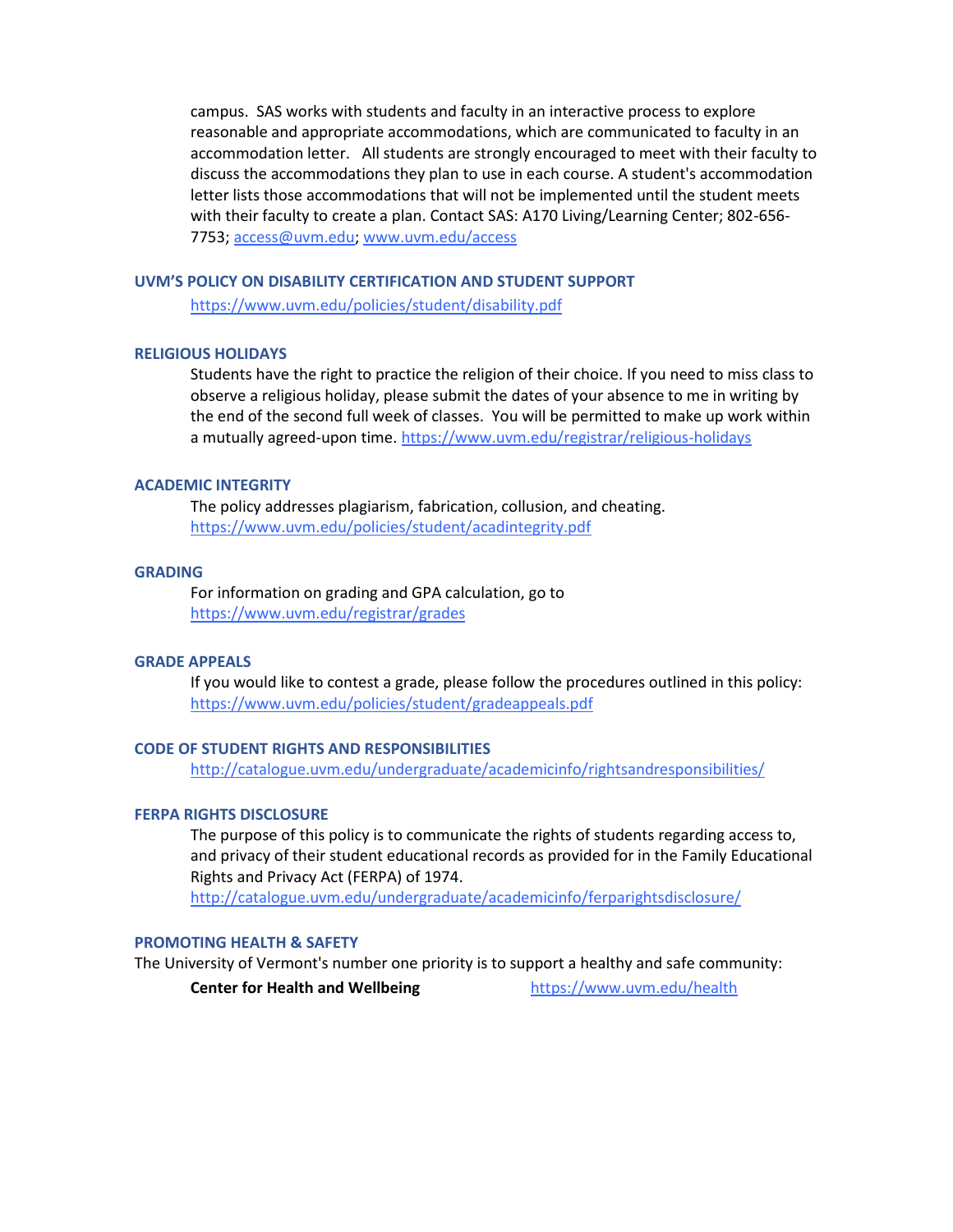**C.A.R.E.** If you are concerned about a UVM community member or are concerned about a specific event, we encourage you to contact the Dean of Students Office (802- 656-3380). If you would like to remain anonymous, you can report your concerns online by visiting the Dean of Students website a[t https://www.uvm.edu/studentaffairs](https://www.uvm.edu/studentaffairs)

## **FINAL EXAM POLICY**

The University final exam policy outlines expectations during final exams and explains timing and process of examination period[. https://www.uvm.edu/registrar/final-exams](https://www.uvm.edu/registrar/final-exams)

## **STATEMENT ON ALCOHOL AND CANNABIS IN THE ACADEMIC ENVIRONMENT**

As a faculty member, I want you to get the most you can out of this course. You play a crucial role in your education and in your readiness to learn and fully engage with the course material. It is important to note that alcohol and cannabis have no place in an academic environment. They can seriously impair your ability to learn and retain information not only in the moment you may be using, but up to 48 hours or more afterwards. In addition, alcohol and cannabis can:

- Cause issues with attention, memory and concentration
- Negatively impact the quality of how information is processed and ultimately stored
- Affect sleep patterns, which interferes with long-term memory formation

It is my expectation that you will do everything you can to optimize your learning and to fully participate in this course.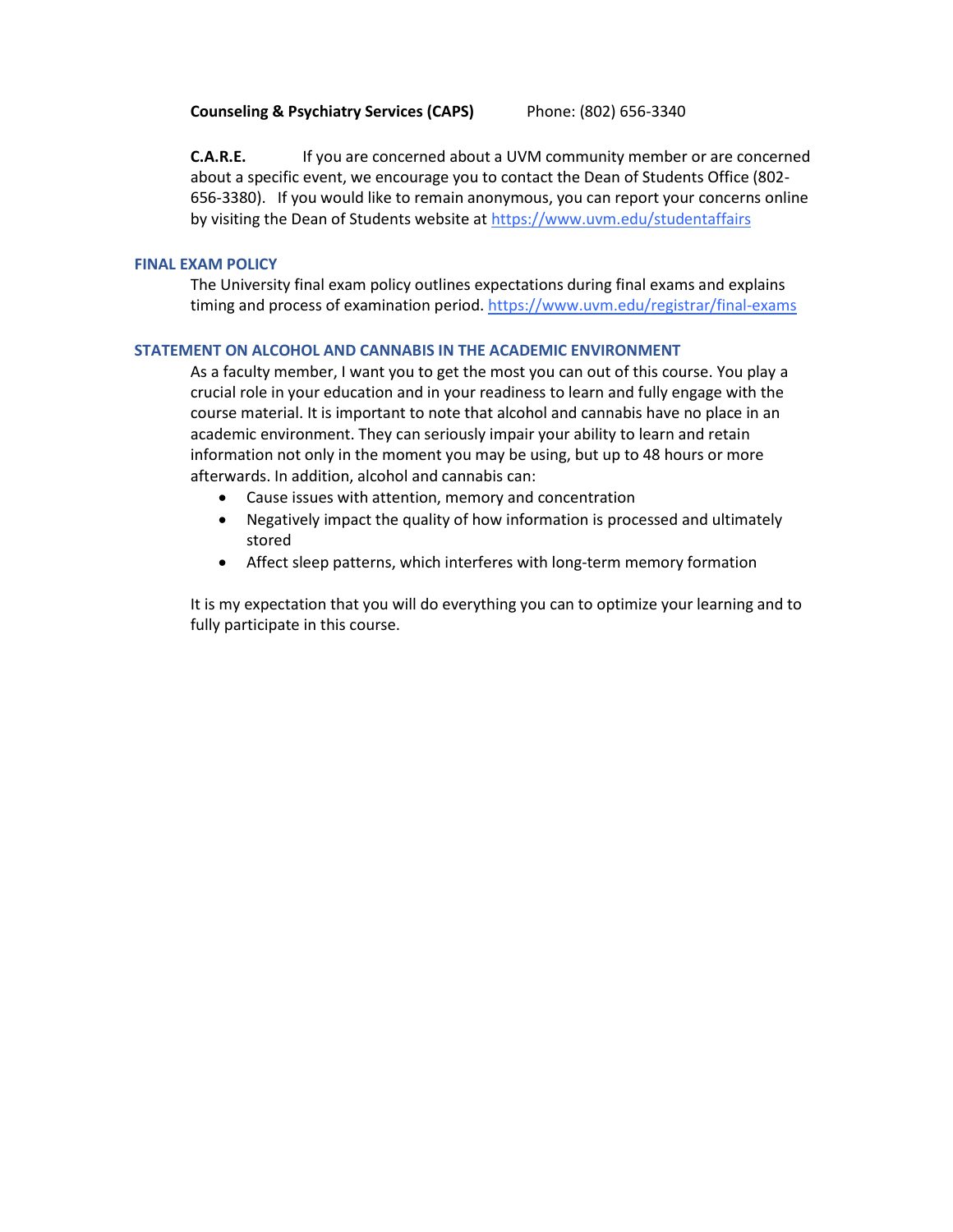# COURSE SCHEDULE

| <b>Date</b>                                                 | <b>Topics/Activities</b>                                                                             | <b>Readings/Preparation</b>                                                                                                                                                                                                                                                                          |  |
|-------------------------------------------------------------|------------------------------------------------------------------------------------------------------|------------------------------------------------------------------------------------------------------------------------------------------------------------------------------------------------------------------------------------------------------------------------------------------------------|--|
| UNIT 1: Landscape of major public health nutrition issues   |                                                                                                      |                                                                                                                                                                                                                                                                                                      |  |
| Feb <sub>1</sub>                                            | <b>Introduction</b>                                                                                  | No readings/videos assigned<br>$\bullet$                                                                                                                                                                                                                                                             |  |
| Feb <sub>3</sub>                                            | <b>Definitions and trends</b>                                                                        | WHO 2010 - NLIS country profile indicators - interpretation guide<br>$\bullet$<br>(pages 1-8)<br>WHO 2020 - Levels and trends in child malnutrition<br>$\bullet$                                                                                                                                     |  |
| Feb 8                                                       | <b>Undernutrition</b>                                                                                | Al Jazeera English 2012 - 101 East - India: the republic of hunger<br>$\bullet$<br>(25:07)<br>PBS NewsHour 2014 - Getting to the root of malnutrition in<br>$\bullet$<br>Guatemala (09:54)                                                                                                           |  |
| <b>Feb 10</b>                                               | <b>Overweight and obesity</b>                                                                        | Webb and Prentice 2006 - Obesity amidst poverty<br>$\bullet$<br>Prentice 2018 - The double burden of malnutrition in countries<br>$\bullet$<br>passing through the economic transition<br>VICE News 2018 - American fast food took over Kuwait and made<br>$\bullet$<br>its people obese             |  |
| <b>Feb 15</b>                                               | <b>Nutrition assessment</b>                                                                          | Cashin and Oot 2018 - Guide to anthropometry: a practical tool<br>$\bullet$<br>for program planners, managers, and implementers. Chapter 1:<br>Anthropometry basics                                                                                                                                  |  |
| Feb 17                                                      | <b>Food security and dietary</b><br>intake assessment                                                | Saint Ville 2020 - Food security and the Food Insecurity Experience<br>$\bullet$<br>Scale (FIES): ensuring progress by 2030 (sections 1 and 2 only)<br>FAO 2018 - Dietary Assessment: A resource guide to method<br>$\bullet$<br>selection and application in low resource settings (selected pages) |  |
| Feb <sub>22</sub>                                           | <b>Food security and dietary</b><br>intake assessment                                                | FAO 2018 - Dietary Assessment: A resource guide to method<br>$\bullet$<br>selection and application in low resource settings (selected pages)                                                                                                                                                        |  |
| Feb 24                                                      | <b>Quiz; Development and</b><br>access to resources                                                  | Prepare for quiz<br>$\bullet$                                                                                                                                                                                                                                                                        |  |
| UNIT 2: Stakeholders and the nutrition policy landscape     |                                                                                                      |                                                                                                                                                                                                                                                                                                      |  |
| Mar 1                                                       | <b>Nutrition and development</b><br>priorities                                                       | Ford 2015 - Sustainable Development Goals: all you need to know<br>$\bullet$<br>United Nations 2019 - UN Decade of Action on Nutrition "About"<br>$\bullet$                                                                                                                                          |  |
| Mar <sub>3</sub>                                            | <b>Nutrition policy and</b><br>practice in South Africa<br>(guest lecture); Nutrition<br>commitments | Andrade 2016 - Food-based dietary guidelines: an overview<br>$\bullet$                                                                                                                                                                                                                               |  |
| Mar 8                                                       | <b>Nutrition politics and policy</b>                                                                 | Nisbett et al. 2014 - Why worry about the politics of childhood<br>$\bullet$<br>undernutrition?<br>Mozaffarian et al. 2018 - Role of government policy in nutrition-<br>$\bullet$<br>barriers to and opportunities for healthier eating                                                              |  |
| <b>Mar 10</b>                                               | <b>Intersections between</b><br>development and nutrition<br>(guest lecture)                         | TBD<br>$\bullet$                                                                                                                                                                                                                                                                                     |  |
| <b>Mar 15</b>                                               | <b>Country presentations</b>                                                                         | No readings/videos assigned; Presentation and draft introduction<br>$\bullet$                                                                                                                                                                                                                        |  |
| <b>Mar 17</b>                                               | <b>Country presentations</b>                                                                         | No readings/videos assigned; Presentation and draft introduction<br>$\bullet$                                                                                                                                                                                                                        |  |
| <b>UNIT 3: Nutrition intervention design and evaluation</b> |                                                                                                      |                                                                                                                                                                                                                                                                                                      |  |
| Mar 22                                                      | <b>Quiz; Nutrition-specific</b><br>interventions                                                     | Prepare for quiz<br>$\bullet$                                                                                                                                                                                                                                                                        |  |